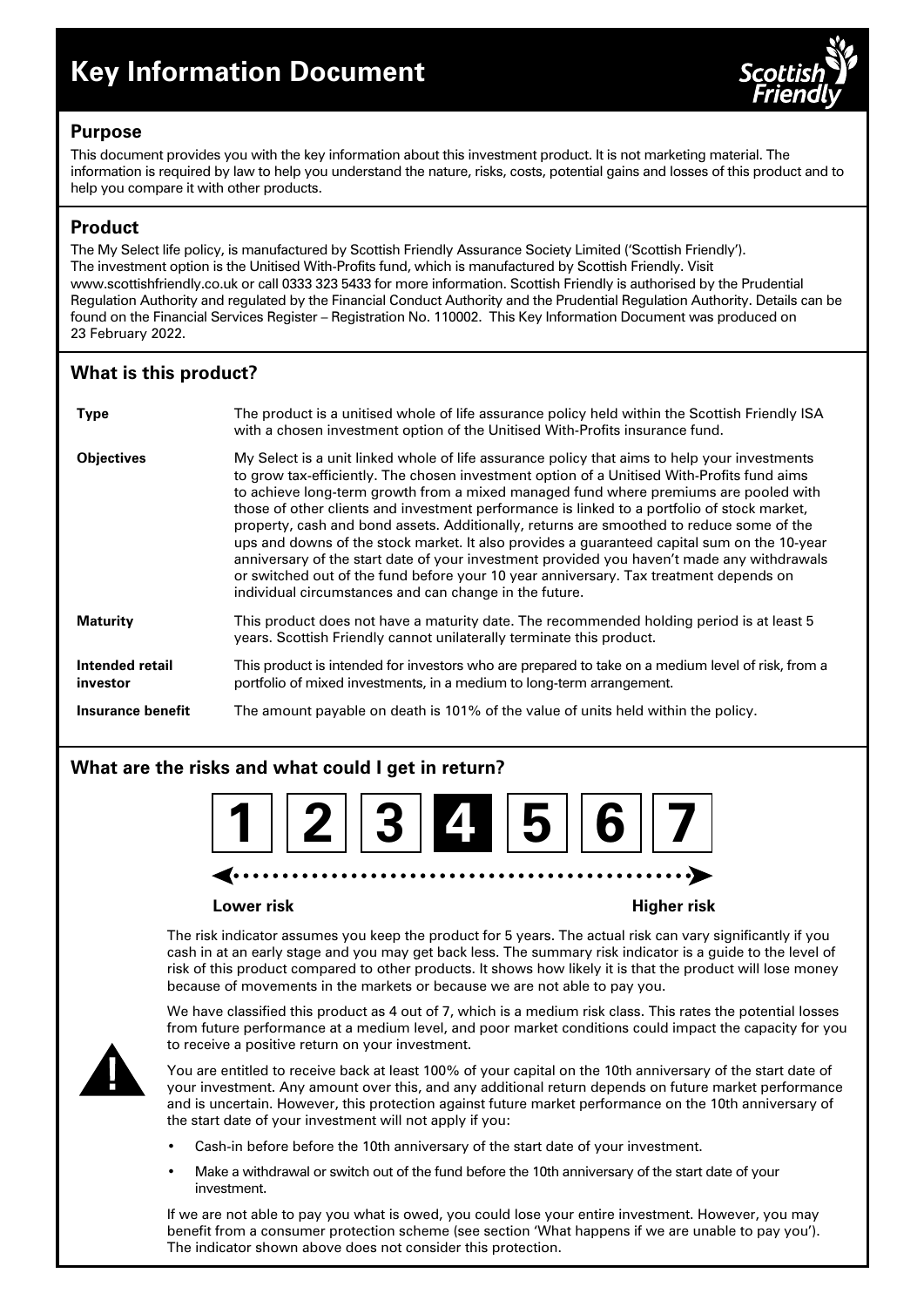| Investment                | £10,000                                               | 1 Year    | 3 Years    | 5 Years<br>(Recommended<br>holding period) |
|---------------------------|-------------------------------------------------------|-----------|------------|--------------------------------------------|
| <b>Survival scenarios</b> |                                                       |           |            |                                            |
| <b>Stress</b>             | What you might get back after costs                   | £6,501    | £7,291     | £6,641                                     |
|                           | Average return each year                              | $-34.99%$ | $-10.00\%$ | $-7.86\%$                                  |
| Unfavourable              | What you might get back after costs                   | £9,502    | £9,803     | £10,369                                    |
|                           | Average return each year                              | $-4.98%$  | $-0.66%$   | 0.73%                                      |
| <b>Moderate</b>           | What you might get back after costs                   | £10,482   | £11,546    | £12,826                                    |
|                           | Average return each year                              | 4.82%     | 4.91%      | 5.10%                                      |
| <b>Favourable</b>         | What you might get back after costs                   | £11,456   | £13,481    | £15,710                                    |
|                           | Average return each year                              | 14.56%    | 10.47%     | 9.45%                                      |
| <b>Death scenario</b>     |                                                       |           |            |                                            |
| Upon death                | What your beneficiaries might get back<br>after costs | £10.587   | £11,661    | £12,954                                    |

This table shows the money you could get back over the next 5 years, under different scenarios, assuming that you invest £10,000. The scenarios shown illustrate how your investment could perform. You can compare them with the scenarios of other products. The scenarios presented are an estimate of future performance based on evidence from the past on how the value of this investment varies, and are not an exact indicator. What you get will vary depending on how the market performs and how long you keep the product. The stress scenario shows what you might get back in extreme market circumstances, and it does not take into account the situation where we are not able to pay you.

The figures shown include all the costs of the product itself. The figures do not take into account your personal tax situation, which may also affect how much you get back. Your maximum loss would be that you lose all of your investment.

### **What happens if Scottish Friendly is unable to pay out?**

If you buy a policy with Scottish Friendly and we cannot pay the full amount due, you may be entitled to compensation under the Financial Services Compensation Scheme. The maximum level of compensation for claims against firms declared in default is 100% of the claim with no upper limit.

### **What are the costs?**

The Reduction in Yield (RIY) shows what impact the total costs you pay will have on the investment return you might get. The total costs take into account one-off, ongoing and incidental costs.

The amounts shown here are the cumulative costs of the product itself, for three different holding periods. They include potential early exit penalties. The figures assume you invest £10,000 at outset. The figures are estimates and may change in the future.

#### **Table 1: Costs over time**

The person selling you or advising you about this product may charge you other costs. If so, we will provide you with information about these costs and show you the impact that all costs will have on your investment over time.

| £10,000                     | 1 year  | 3 years | If you cash in after If you cash in after If you cash in after 5 years<br>(the recommended holding<br>period) |
|-----------------------------|---------|---------|---------------------------------------------------------------------------------------------------------------|
| <b>Total costs</b>          | £208    | £580    | £991                                                                                                          |
| Reduction in Yield per year | $2.1\%$ | $1.7\%$ | 1.6%                                                                                                          |